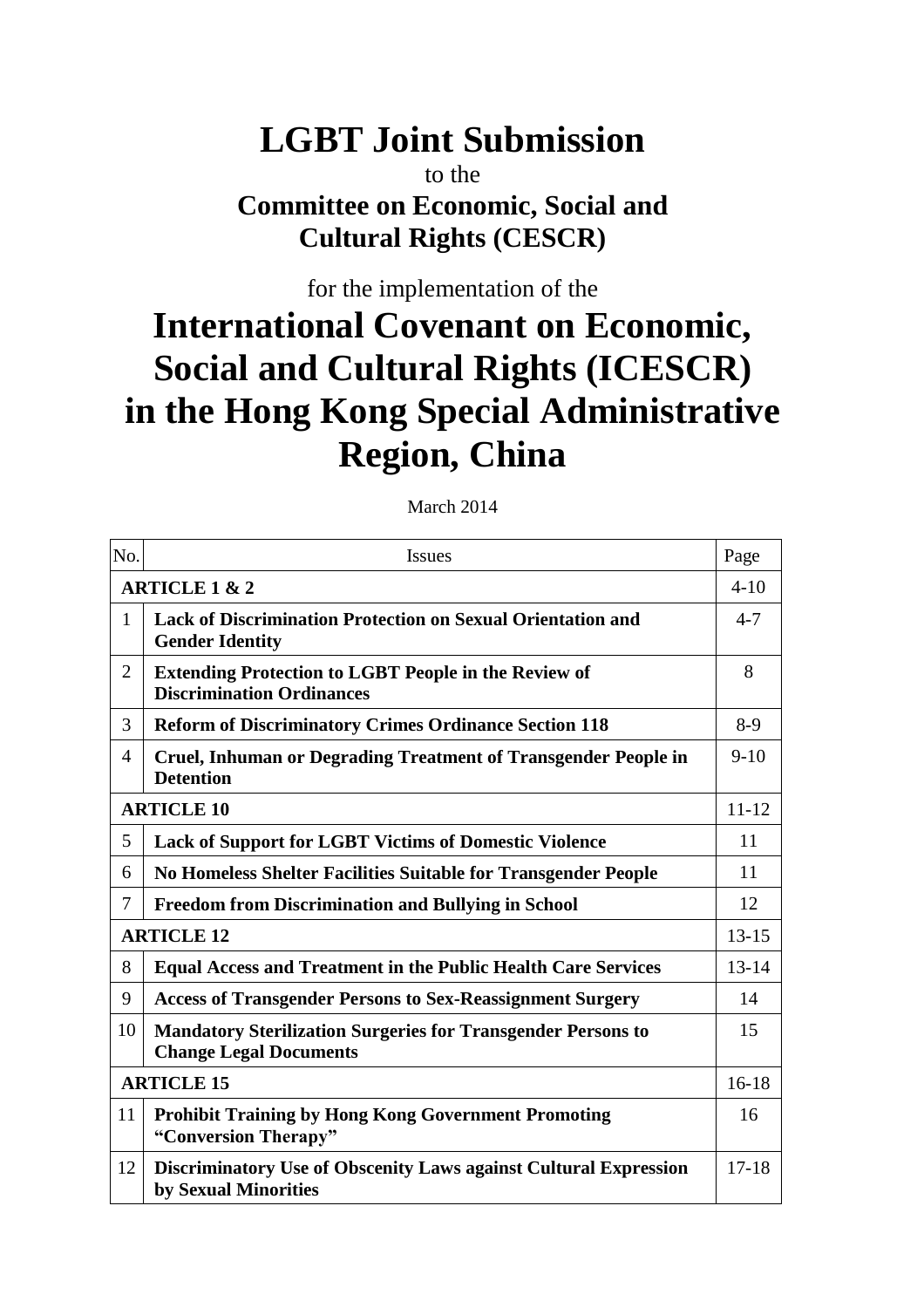# Background Information and Contact Details for the Organisations

### **Rainbow Action**

Rainbow Action was founded on  $10<sup>th</sup>$  December, 1999 (Human Rights Day) and is a registered organisation in Hong Kong. Rainbow Action is one of the most active local groups fighting for human rights for sexual minorities in Hong Kong. We specialise in non-violent direct actions and public speeches to draw attention to human rights violations and discrimination cases in Hong Kong. Our actions often receive worldwide news media coverage. Issues we are concerned with include freedom of expression, unjust Government ordinances and practices, discriminatory policies, police harassment, and quality of life issues amongst grass roots sexual minority communities.

We are a member of Pride Parade Hong Kong, International Day Against Homophobia and Transphobia, and Civil Human Rights Front (Hong Kong).

Contact Details: Rainbow Action Website: www.rainbowactionhk.org Email: rainbowactionhk@gmail.com Tel: +852-9791-4641 Contact person: Noel Chen (Tommy) Address: Mongkok P.O.Box 78882, Hong Kong

# **Women Coalition of HKSAR (WCHK)**

Women Coalition of HKSAR (WCHK) is a proactive organisation dedicated to broadening the frontiers for sexual movements and defending the human rights of sexual minorities. WCHK was established on  $1<sup>st</sup>$  July, 2003 and is a registered organisation in Hong Kong. We do our work using a wide range of social movement tactics depending on the issue or message we want to deliver. We conduct research, hold press conferences, provide feature stories, produce publications and organise direct actions and public education talks and presentations.

WCHK is a female sexual minority group which focuses its efforts on the welfare of local sexual minorities, including Lesbian, Bisexual, Queer and transgender people. We defend the human rights of sexual minorities facing discrimination in civil, political, economic, social and cultural contexts due to their sexual orientation and/or gender identity. We are a member of International Lesbian and Gay Association - ILGA (International), Civil Human Rights Front (Hong Kong), and the Chinese Lala Alliance Advisory Board (Greater China).

Contact Details: Women Coalition of HKSAR (WCHK) Website: www.wchk.org Email: email@wchk.org Tel: +852 8103 0701 Contact person: Wylie Yeo Address: Flat 5, 3/F, Bowring Commercial Centre, 150-164 Woosung Street, Jordan, Kowloon, Hong Kong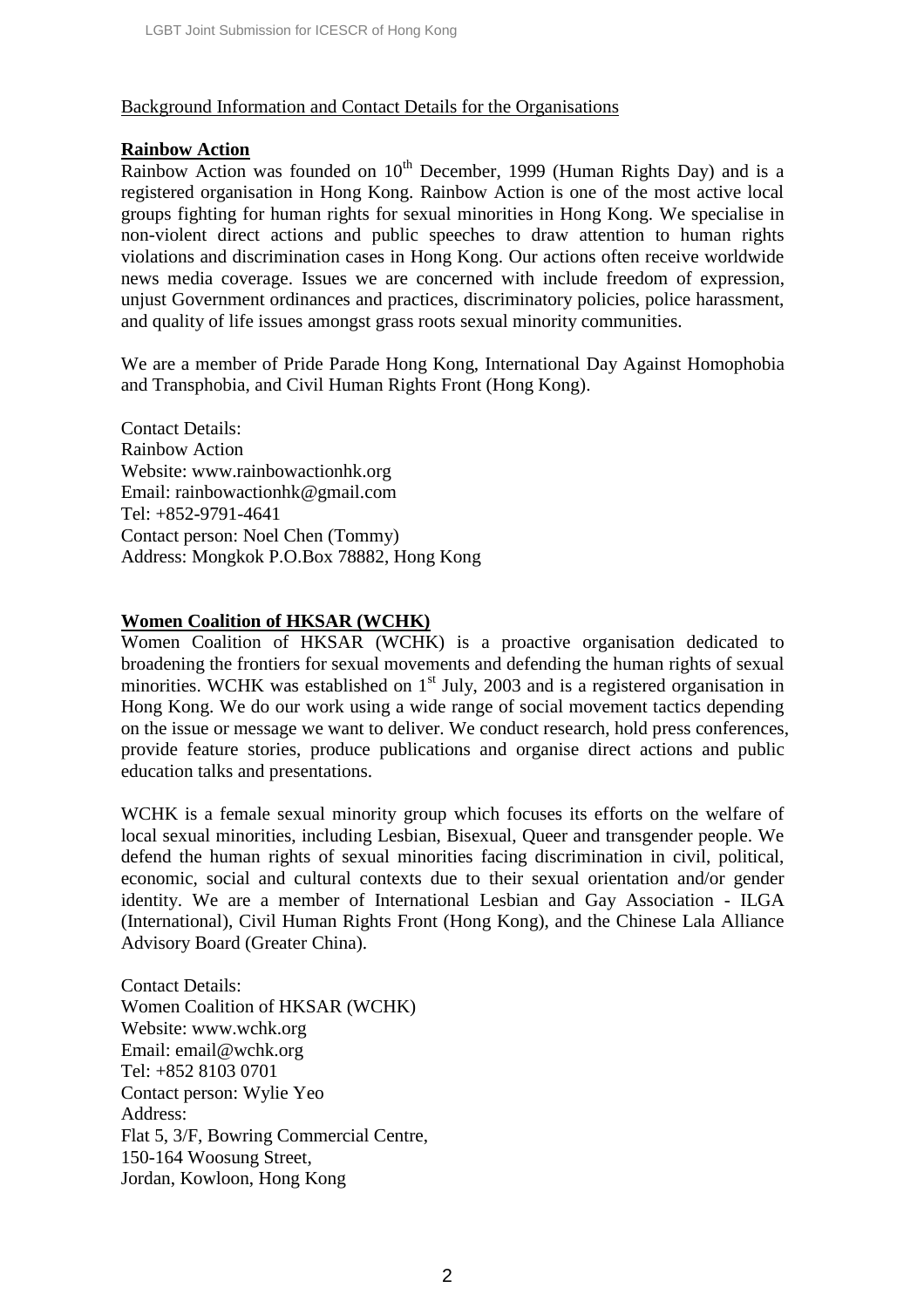### **Association for Transgender Rights**

Association for Transgender Rights is an active self-help organization dedicated to the human rights and welfare of transgender people in Hong Kong. We also provide education services to the public on transgender issues and promote gender-inclusive initiatives such as constructing more unisex toilets.

In the past 3 years, we provided shelter to 8 transgender people facing homelessness and rejection by existing social services. We also sheltered one transgender refugee who arrived in Hong Kong on  $16<sup>th</sup>$  September, 2013.

Advocating for the transgender community, we regularly address the Legislative Council of HKSAR, we also conduct meetings with various government departments including the Hospital Authority, Social Welfare Department, Constitutional and Mainland Affairs Bureau (CMAB) and Equal Opportunities Commission. Helping individual transgender people, we file complaints for discrimination cases.

Contact Details: Association for Transgender Rights Website: www.transgender.hk Email: angel@rainbowhk.org Tel: +852 6577 6066 Contact person: Angel Tsang Address: Room D, 7/F, National Court, 242 Nathan Road, Jordon, Kowloon, Hong Kong

#### **Introduction**

This submission has been prepared by our organisations to highlight the discriminatory laws and practices of the Hong Kong Special Administrative Region (HKSAR) Government that infringe upon the rights and freedoms of individuals based on their sexual orientation and gender identity (SOGI). We compiled this submission after consultations with stakeholders, including individuals and representatives from relevant associations.

Issues raised in this document reflect the discrimination faced by Lesbian, Gay, Bisexual and Transgender (LGBT) people in HKSAR today.

Please note this is an open document which is welcome to be shared with the public, and can be posted on the CESCR website for public information purposes.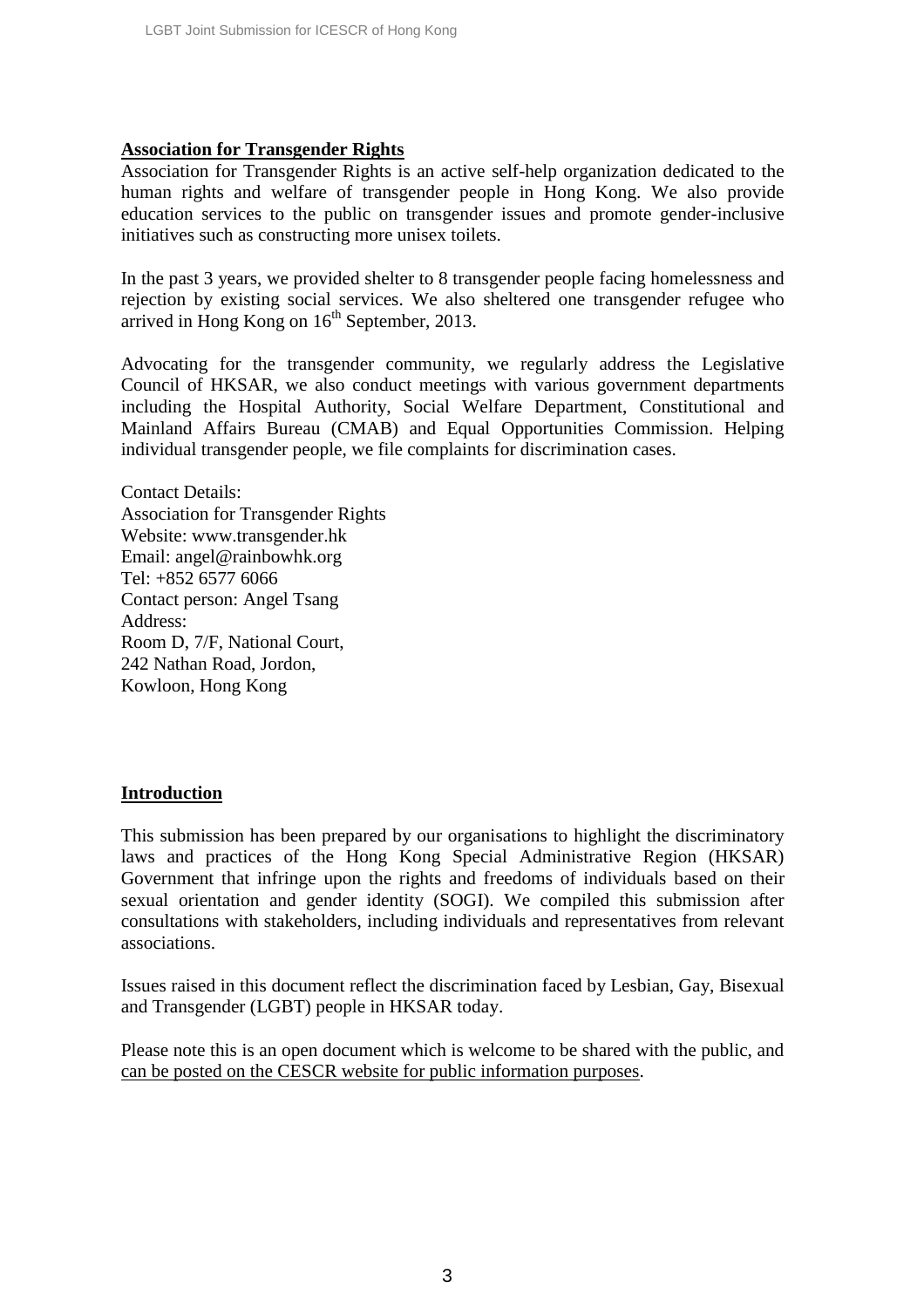# ARTICLE 1 & 2

Issue 1:

# **Lack of Discrimination Protection on Sexual Orientation and Gender Identity**

- 1. **We ask the Committee to pay particular attention to the pressing need to introduce legislation prohibiting discrimination on the grounds of sexual orientation and gender identity.**
- 2. In the Concluding Observations to Hong Kong, 2001 & 2005, the Committee on Economic, Social and Cultural Rights noted "…in particular its concern on ... [t]he failure of HKSAR to prohibit discrimination on the basis of sexual orientation," and urged "HKSAR to prohibit discrimination on the basis of sexual orientation".<sup>1</sup> Since then, however, discrimination against people based on their sexual orientation and gender identity (SOGI) has seriously increased. $<sup>2</sup>$ </sup>
- 3. Lesbian, Gay, Bisexual and Transgender (LGBT) persons continue to face alarming levels of discrimination and harassment in society. There is no legislation that prohibits discrimination on sexual orientation or gender identity. The Government ignores calls from UN treaty bodies and numerous civil society groups. In its report, the HK government claiming that self-regulation<sup>3</sup> and education were preferable ways to address discriminatory attitudes in society. The high and increasing rate of serious discrimination against LGBT people is a warning sign that Government's current methods have failed.
- 4. **We urge the Committee to make a concrete recommendation to the HK Government to immediately enact legislation prohibiting discrimination on the basis of sexual orientation and gender identity in the private sector immediately. We encourage the Committee to question the Government about the timeline to introduce this legislation.**

l 1 E/C.12/1/Add.58, 05/21/2001, Paragraph 15(c) &31. Available at: http://www.unhchr.ch/tbs/doc.nsf/0/1f67bd3f2a811fddc1256a4c002ed71a?Opendocument E/C.12/1/Add.107, 13/5/2004, Paragraph 78(a). Available at: http://www.unhchr.ch/tbs/doc.nsf/(Symbol)/E.C.12.1.Add.107.En?Opendocument

<sup>&</sup>lt;sup>2</sup> Please see Paragraph 13 for more details about the increase of SOGI discrimination in Hong Kong.

<sup>&</sup>lt;sup>3</sup> Third Report of the HKSAR, China, under the ICESCR, Paragraph 2.14, 2.17 (Page 5&6) Available at: http://www.cmab.gov.hk/en/issues/prc\_3.htm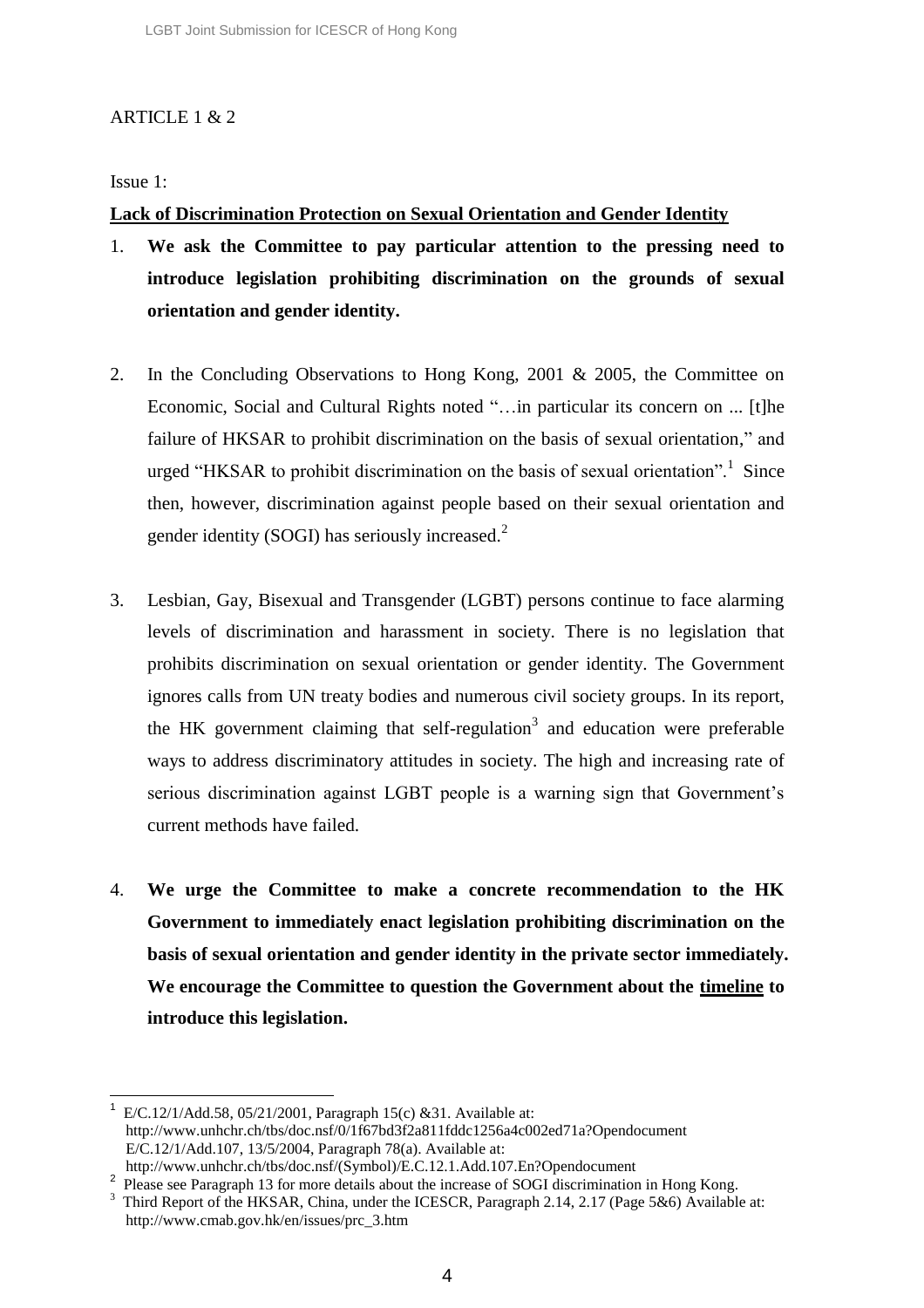- 5. For your reference on this issue, the following are quotes from the Report of the United Nations High Commissioner for Human Rights "Discriminatory laws and practices and acts of violence against individuals based on their sexual orientation and gender identity" by Human Rights Council:<sup>4</sup>
	- 6. *The Committee on Economic, Social and Cultural Rights has affirmed the principle of non-discrimination on grounds of sexual orientation in general comments on the rights to work, water, social security and the highest attainable standard of health. In addition, in its general comment on discrimination, the Committee included both sexual orientation and gender identity as prohibited grounds of discrimination under the Covenant.<sup>5</sup>*
	- 7. *Governments and intergovernmental bodies have often overlooked violence and discrimination based on sexual orientation and gender identity...Further action is now needed. 6*
	- *8. The High Commissioner recommends that Member States: Enact comprehensive anti-discrimination legislation that includes discrimination on grounds of sexual orientation and gender identity among prohibited grounds and recognizes intersecting forms of discrimination; ensure that combating discrimination on grounds of sexual orientation and gender identity is included in the mandates of national human rights institutions. 7*
- 9. The HK Government claimed in its ICESCR third report that setting up the Sexual Minorities Forum and the Gender Identity and Sexual Orientation Unit (GISOU) as services would combat discrimination<sup>8</sup>. However, the Forum and the GISOU are hardly functioning. The Forum ceased holding meetings after December 2010. While a system was set-up by GISOU to receive complaints, in the 9 years since it was established, the unit has never made a determination that a case is discrimination when the perpetrator has denied it.

 $\overline{\phantom{a}}$ 

<sup>4</sup> A/HRC/19/41. http://www.ohchr.org/Documents/Issues/Discrimination/A.HRC.19.41\_English.pdf

<sup>5</sup> A/HRC/19/41, Paragraph 17. Also see general comment no. 20 (E/C.12/GC/20), Paragraph 32.

<sup>6</sup> A/HRC/19/41, Paragraph 82.

A/HRC/19/41, Paragraph 84(e).

<sup>8</sup> Third Report of the HKSAR, China, under the ICESCR, Paragraph 2.18, 2.19 (Page 6&7) Available at: http://www.cmab.gov.hk/en/issues/prc\_3.htm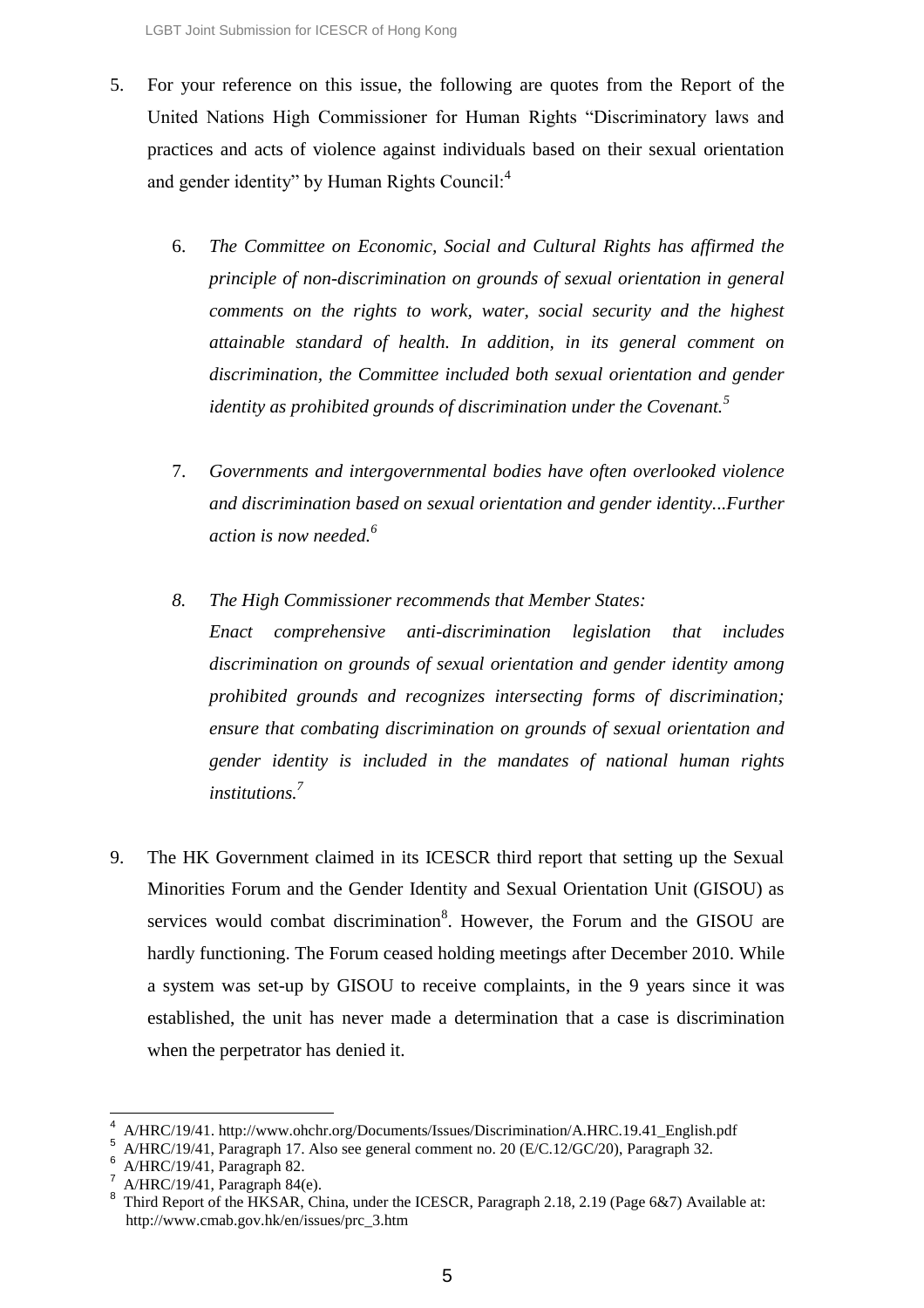- 10. In June, 2013, the Government set up the Advisory Group on Eliminating Discrimination against Sexual Minorities to "advise strategies and measures to tackle the problems identified with a view to eliminating discrimination". Despite most members on the committee urging the government to provide a draft bill of the proposed ordinance for discussion, the government has ignored this advice and has refused even to provide a time for a draft bill to be presented to the Advisory Group. Therefore, members in the Advisory Group have no clear grounds on which to discuss, and negotiate in detail.
- 11. LGBT Organizations continue to receive Complaints of SOGI discrimination. In 2013, a government-registered private school demanded that their teachers and staff sign and submit a document called "Standards of Biblical Ethics and Integrity" which stated that "homosexuality, transvestitism, alternate gender identity" are "improper behavioral choices of individuals while working" with the school. It made clear that failure to comply would "carry consequences that may involve disciplinary action, employment termination"<sup>9</sup>. In the handling of this matter, the Education Bureau simply "reminded" the school to "follow the good practices set out in the Code of Practice against Discrimination in Employment on the Ground of Sexual Orientation".<sup>10</sup>
- 12. On 10th December, 2008, Citybus (a private company) refused to rent a bus to the Hong Kong Pride Parade stating in an e-mail that, "[w]hile making commercial decision, considerations such as company image is included." Responding to a complaint, GISOU, on 11th February, 2009, stated, "[b]ecause there is no sufficient information showing Citybus denied the application on the basis of sexual orientation, the unit cannot follow up this complaint." As there is no SOGI discrimination protection, no follow up action can be pursued.
- 13. A study conducted by WCHK in 2010 found that 53% of LGBT participants had experienced discrimination. This was an increase from a previous study conducted in 2005 in which the percentage was  $39\%$ .<sup>11</sup> Research by the University of Hong Kong Public Opinion Programme found that 79% of the Hong Kong working population think that LGBT individuals face discrimination or negative treatment.<sup>12</sup>

<sup>9</sup> For original texts, please see the attachments: http://www.SchoolDiscr.rainbowactionhk.org <sup>10</sup> Document by the Education Bureau HKSAR to Legislative Council Panel on Education

http://www.legco.gov.hk/yr13-14/english/panels/ed/papers/edcb4-386-2-e.pdf

<sup>&</sup>lt;sup>11</sup> Research result at: http://wchk.org/2012/tc/content.php?key=sodsurvey/survey-result.php

<sup>&</sup>lt;sup>12</sup> Community Business commissioned The University of Hong Kong Public Opinion Programme to conduct a research study named *Hong Kong LGBT Climate Study 2011-12*. Page 15.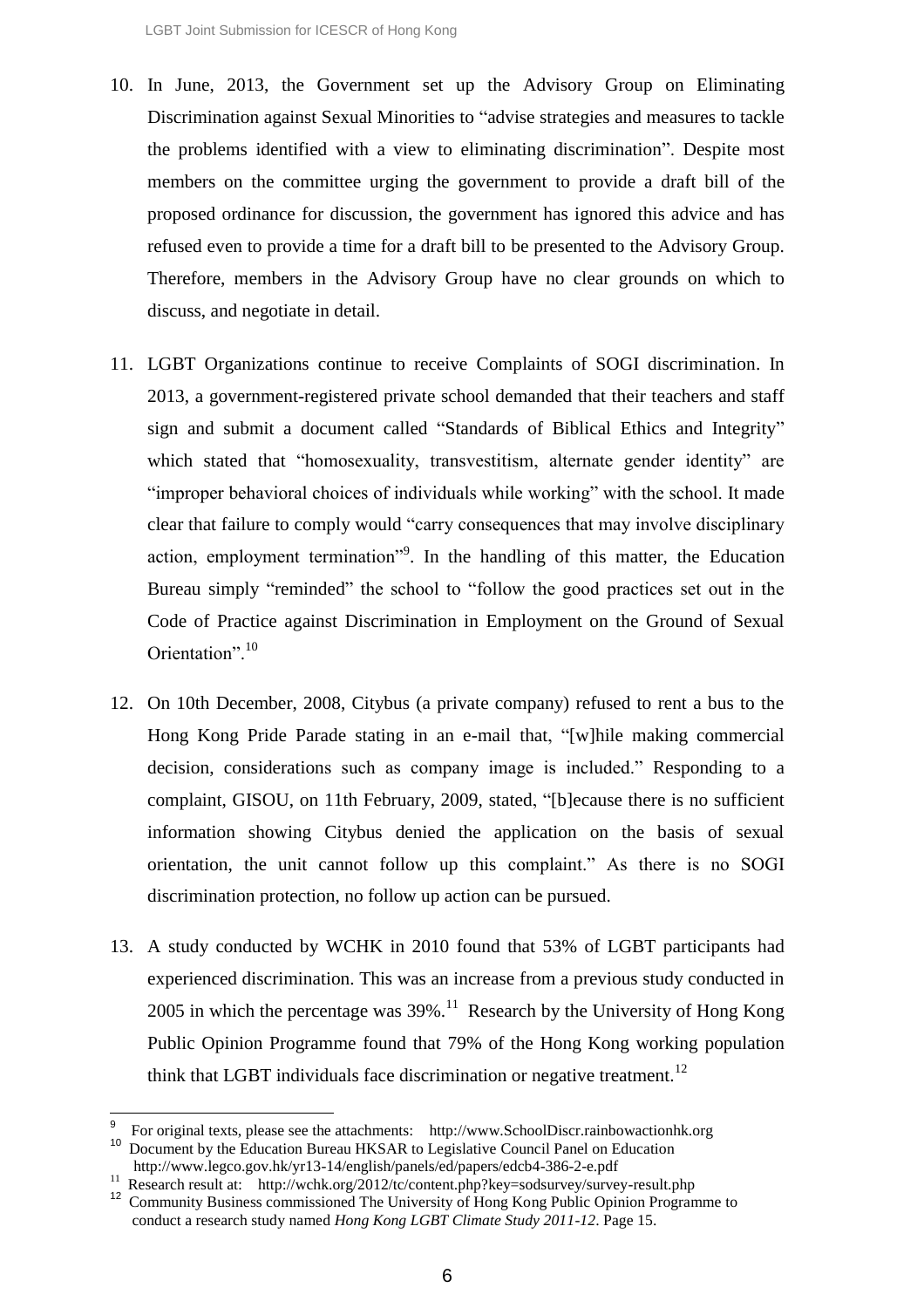- 14. The high rate and seriousness of SOGI discrimination is a warning sign that the Government's current methods—self-regulation and education—have failed to "guarantee that the rights enunciated in the present Covenant will be exercised without discrimination" (Article 2 of the Covenant). HKSAR's failure to prohibit sexual orientation discrimination in the private sector breaches its obligations under article 2 of the Covenant.
- 15. The demand for sexual orientation discrimination (SOD) legislation has escalated in the past few years. Over 5,200 people marched on  $9<sup>th</sup>$  November, 2013 in support of anti-discrimination legislation for LGBT people. Local research shows that the majority of Hong Kong people are now more supportive for non-discrimination or SOD legislation.<sup>13</sup> A Survey conducted by the Equal Opportunities Commission in 2012 found that  $60\%$  of the public supported SOD legislation.<sup>14</sup>
- 16. On  $7<sup>th</sup>$  November, 2012, legislator the Hon Cyd HO Sau-lan offered a motion during debate in the Legislative Council (Legco) to urge "the Government to expeditiously launch public consultation on enacting legislation to safeguard equal opportunities for and the basic rights of people of different sexual orientations."<sup>15</sup> Although the motion was defeated under the current voting mechanism in the Legco—31 legislators voted for the motion while 25 voted against it—the number of votes to support anti-discrimination was the highest ever.
- 17. In a 2012 interview Rev. Chan Moon Hung, a Catholic priest who is also a spokesperson for the Catholic Church in Hong Kong, indicated that the Catholic Church would not oppose SOD legislation in Hong Kong.<sup>16</sup>
- 18. **We urge the Committee to propose a concrete recommendation to the HKSAR to extend its prohibition of Sexual Orientation discrimination into the private sector immediately.**

http://www.communitybusiness.org/images/cb/publications/2012/HK\_LGBT\_Climate\_Study\_2011\_12\_EN.pdf <sup>13</sup> Legislative Councillor the Hon Cyd HO Sau-lan commissioned The University of Hong Kong Public Opinion Programme to conduct a research study in Nov, 2012. According to the research, 63.8% of people think that Hong Kong should have legislation to protect people of different sexual orientation.

<sup>&</sup>lt;sup>14</sup> Report on Equal Opportunities Awareness Survey. Available at:

http://www.eoc.org.hk/eoc/upload/ResearchReport/2013191436554640807.pdf

<sup>15</sup> http://www.legco.gov.hk/yr12-13/english/counmtg/motion/m\_papers/cm1107cb3-101-e.pdf

<sup>&</sup>lt;sup>16</sup> Apple Daily 27<sup>th</sup> November, 2012: http://hk.apple.nextmedia.com/news/art/20121127/18081615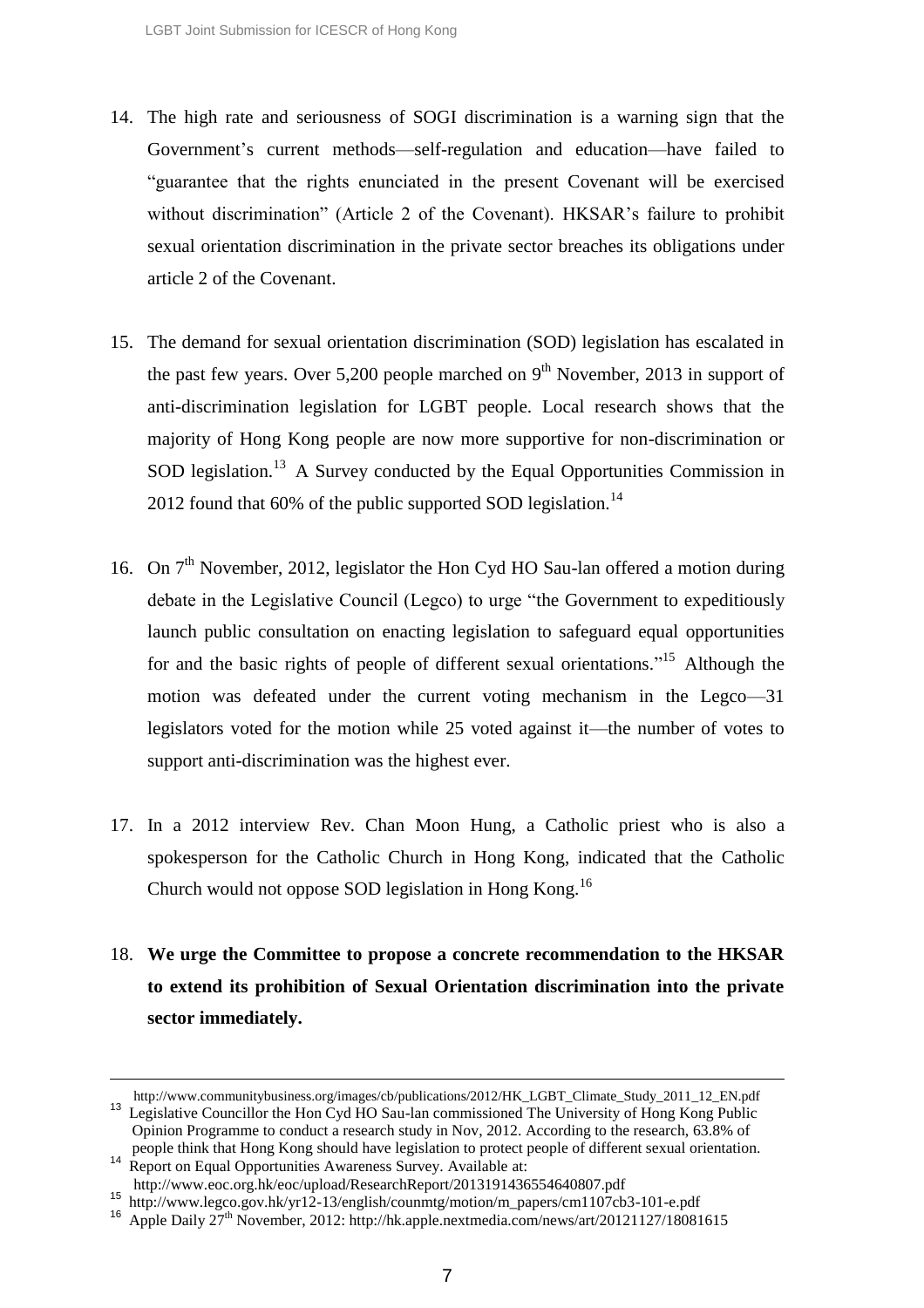#### Issue 2:

## **Extending Protection to LGBT People in the Review of Discrimination Ordinances**

- 19. People with non-traditional gender expression continue to face serious discrimination—for example in employment, property rental, and access to services—and the current Sex Discrimination Ordinance does not offer protection from such forms of discrimination. Also, the Family Status Discrimination Ordinance protects only people in heterosexual families, and excludes people who carry the responsibility of care in same-sex families.
- 20. The EOC's upcoming revision of the current Discrimination Ordinances offers an important opportunity to address this exclusion. **We urge the Committee to issue recommendations to the HKSAR Government to extend current discrimination protections to include gender expression and same-sex families.**

Issue 3:

#### **Reform of Discriminatory Crimes Ordinance Section 118**

- 21. In July, 2007, the Court of Final Appeal in Hong Kong ruled that Crimes Ordinance Section 118, which sets the age of consent between consenting male adults at 21, is unconstitutionally discriminatory against gay and bisexual men. The judgment equalised the age of consent, but—because it was not asked to consider the issue—left intact the disparate maximum penalties. Currently the law states that the maximum penalty for a man having sex with a female under the age of 16 years is 5 years imprisonment, while the maximum penalty for a man participating in "buggery" with an underage male is life imprisonment.
- 22. The HK Government said it will review punitive laws targeting gay and bisexual men, such as "gross indecency" but refuses to provide a timeline on modifying related discriminatory laws.
- *23.* Quote from United Nations document "Discriminatory laws" by Human Rights Council:
	- 24. *In at least 14 countries, the legal age of consent differs for homosexual and heterosexual relationships, which treaty bodies have held to be discriminatory.<sup>17</sup>*

l <sup>17</sup> A/HRC/19/41, Paragraph 44.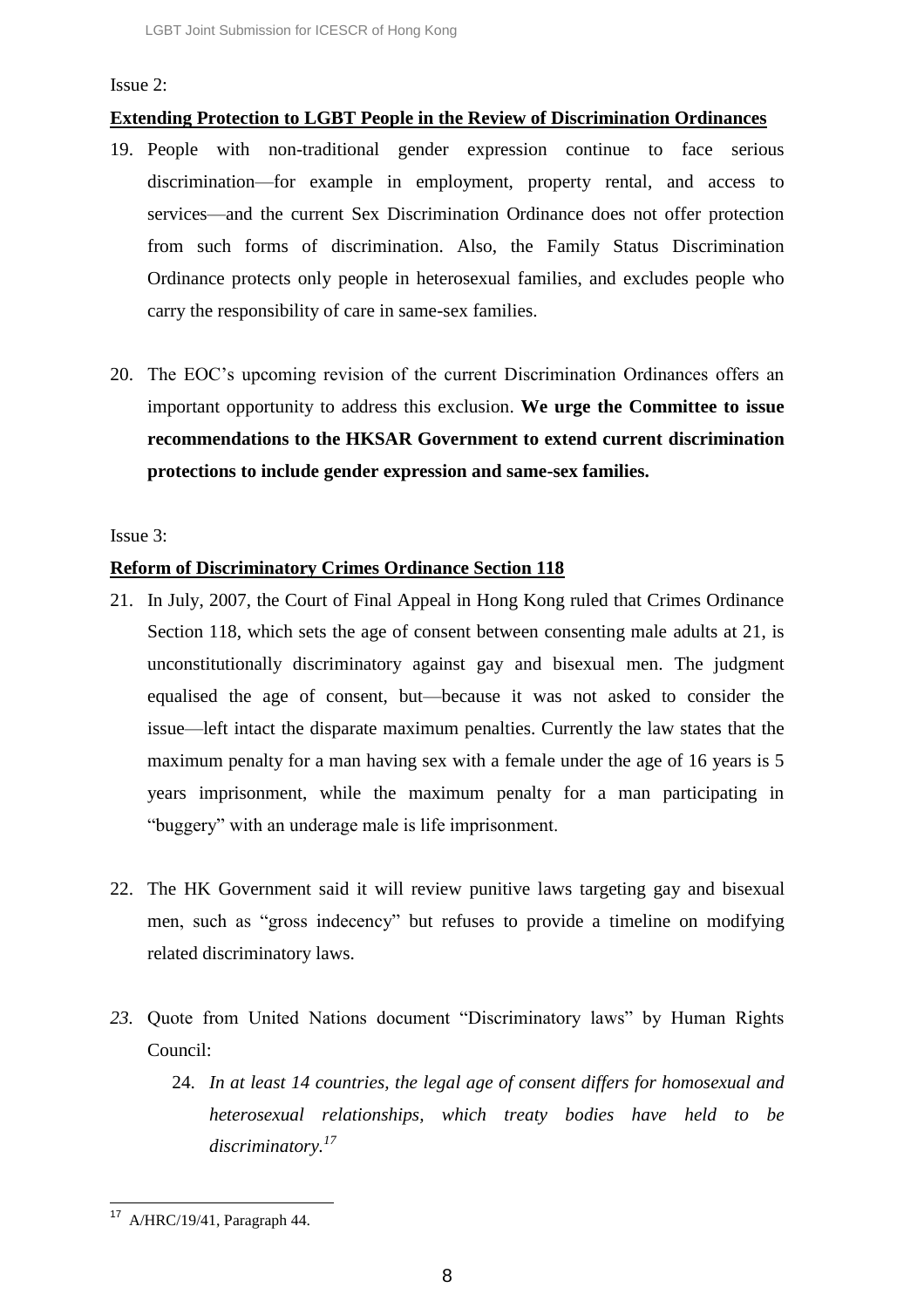- 25. *[C]riminalization increases social stigmatization and made people "more vulnerable to violence and human rights abuses<sup>18</sup>*
- 26. *[T]he Committee on Economic, Social and Cultural Rights, the Committee on the Elimination of Discrimination against Women and the Committee on the Rights of the Child have urged States to reform such laws.<sup>19</sup>*
- 27. *The High Commissioner recommends that Member States: Repeal laws used to criminalize individuals on grounds of homosexuality for engaging in consensual same-sex sexual conduct, and harmonize the age of consent for heterosexual and homosexual conduct; ensure that other criminal laws are not used to harass or detain people based on their sexuality or gender identity and expression.<sup>20</sup>*
- 28. **We urge the Government to reform the ordinance by equalising the age of consent and penalties for all sexual orientations. We encourage the Committee to ask the HK Government if it has a plan and a timeline for amending the current unconstitutional and discriminatory law.<sup>21</sup>**

#### Issue 4:

 $\overline{a}$ 

#### **Cruel, Inhuman or Degrading Treatment of Transgender People in Detention**

29. The HK Government claimed in its ICESCR third report that "correctional staff are reminded to pay attention to the sexual orientation and gender identities of the persons under the Correctional Services Department's custody" and "the Customs and Excise Department follows statutory requirements and policies…in relation to equal opportunities.<sup> $22$ </sup> However, degrading treatment or even torture of transgender persons by enforcement officers continues to happen when they are detained or incarcerated.

 $18$  A/HRC/19/41, Paragraph 42.

<sup>19</sup> A/HRC/19/41, Paragraph 14.

<sup>20</sup> A/HRC/19/41, Paragraph 84(d).

<sup>21</sup> A/HRC/19/41, Paragraph 14, 40-44, 84d

<sup>&</sup>lt;sup>22</sup> Third Report of the HKSAR, China, under the ICESCR, Paragraph 2.21 (Page 7&8) Available at: http://www.cmab.gov.hk/en/issues/prc\_3.htm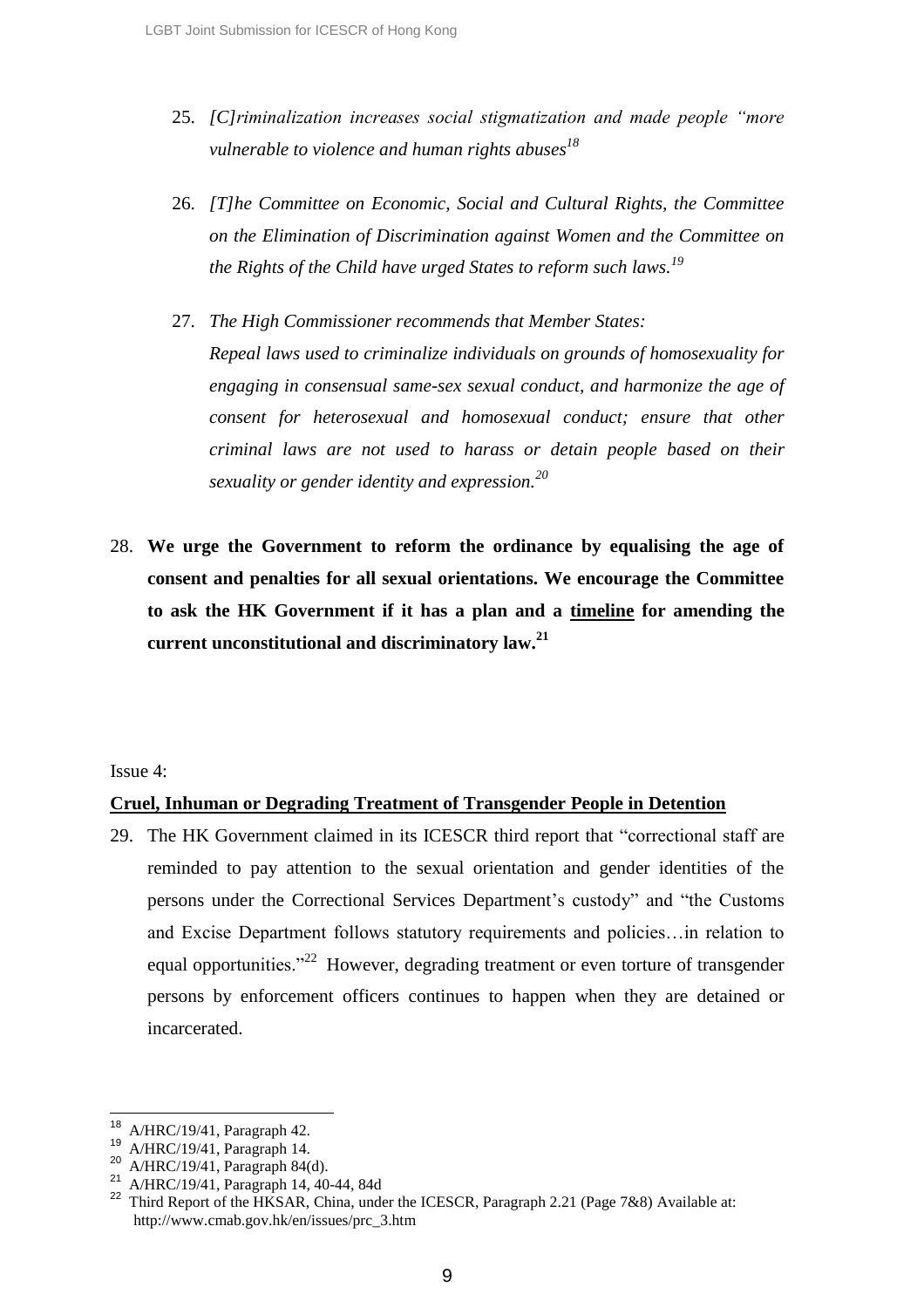- 30. Mistreatment of transgender detainees has been reported in Hong Kong since 2009. Some detainees were housed in a psychiatric centre since they were identified as "gender variants". Male-to-female transgender detainees were incarcerated in male facilities and were forced to appear as male detainees. They were refused female underwear regardless of their breast implant and had their hair cut very short. They were even refused hormone treatment, which causes depression and suicidality. Such mistreatment denies their identity and dignity of these transgender persons, and constitutes cruel, inhuman and degrading treatment, possibly even torture.
- 31. The HK government claims that they inform transgender detainees about applying to arrange to keep their long hair when entering the institutions but that they had not received any such requests. Since we know of at least 4 transgender detainees who report that their hair was cut against their will upon entering the institutions, there is good reason to believe that the Government is failing to inform transgender detainees before their hair is cut and is not conducting itself behind closed doors as it professes to do in public.
- 32. On 16th September, 2013, a Columbian male-to-female transsexual woman was refused admission and detained by the Customs and Excise Department of HKSAR Government because of her sexual identity. She was seriously insulted and sexually assaulted. Without consent, her breasts and sexual organs were handled by male staff. Her request to be searched by a medical doctor instead was rejected. She was refused the use of a female toilet and only allowed to go to the male toilet.<sup>23</sup>
- 33. **We encourage the Committee to ask the government to account for its failure to establish regulations for treating transgender detainees and prisoners with humanity and respect.**

l

<sup>23</sup> News report on the mistreatment by Customs and Excise Department: http://vimeo.com/81917822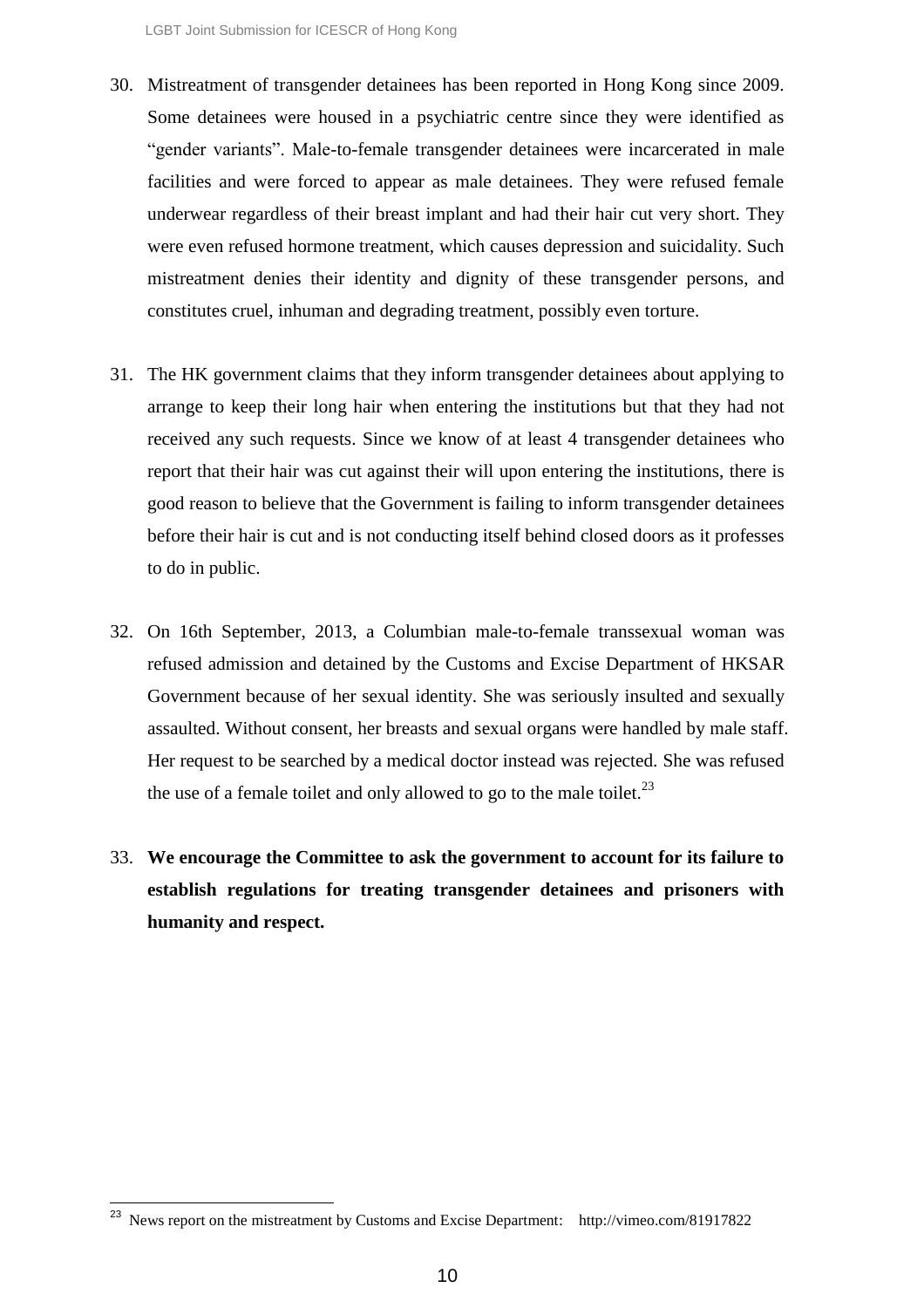## ARTICLE 10

Issue 5:

#### **Lack of Support for LGBT Victims of Domestic Violence**

- 34. LGBT people continue to seek help from NGOs for abuse by their partners, parents or other family members. Despite the extension of the Domestic Violence Ordinance in 2010 to include cohabiting same-sex couples, the government has failed to reallocate resources accordingly. Notably, there is a lack of refuge shelters supportive of and welcoming to LGBT victims of Domestic Violence (DV). There is only one DV refuge centre for men and only 1 out of 5 DV refuge centres are friendly to lesbian or bisexual women, their occupation rate is often over 100%.
- 35. **We urge the government to amend existing policies, allocate more resources and provide training to its social service agencies for the purpose of protecting LGBT victims of domestic violence and take steps to ensure all refuge centres are friendly to sexual minorities.**

Issue 6:

#### **No Homeless Shelter Facilities Suitable for Transgender People**

- 36. In Hong Kong, there is no homeless shelter suitable for transgender people. The Social Welfare Department has never provided training on transgender issues. When a Male-to-Female transgender woman, for example, becomes homeless due to discrimination or any reason other than domestic violence, she will be rejected by women's shelters if her identity card doesn't indicate she is female. She would be required to use a men's shelter where she would have to share a bedroom and bathroom with men. One shelter provides private rooms but refuses to accept homeless person who are not experiencing domestic violence. Many transgender women have been placed in the "male section" of this shelter and have complained about mistreatment. Rather than using a men's shelter, many transgender women become homeless. The same circumstances apply to Female-to-Male transgender men as well.
- 37. **We urge the Committee to ask the Hong Kong Government what steps they are taking to provide homeless shelters that are suitable for transgender people who are not experiencing domestic violence.**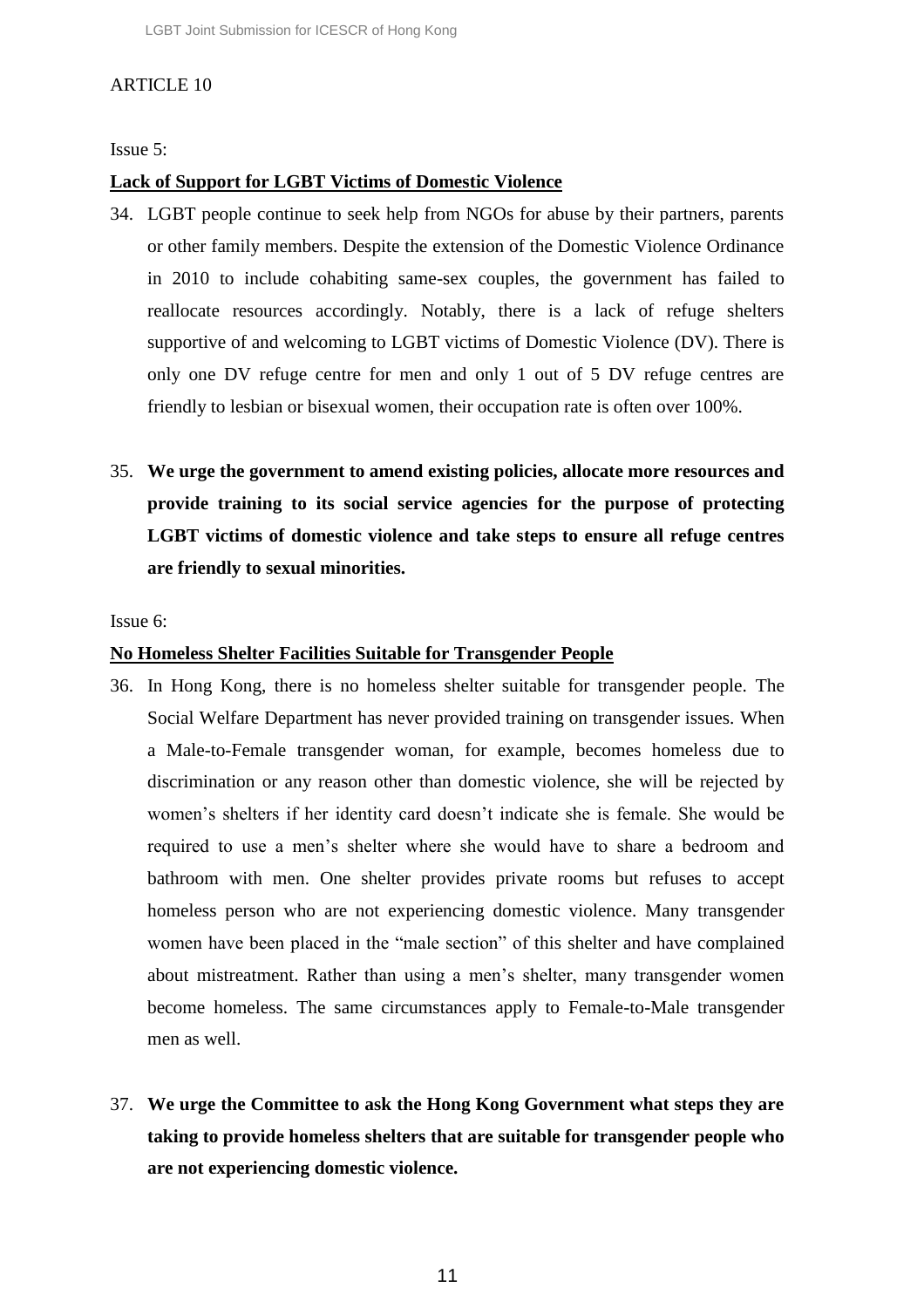#### Issue 7:

# **Freedom from Discrimination and Bullying in School**

- 38. A study conducted by WCHK in 2010 found that 31% of participants faced discrimination in school based on their sexual orientation.<sup>24</sup> We have received numerous reports from students who have experienced discrimination in their schools. Examples include: unfair punishment by teachers, teachers encouraging other students to isolate students of different sexual orientation, teachers abusing students with insulting terms 死基婆 (translate as "dead dyke" or "dead gay woman"). The situation is worse than just bullying by classmates since discrimination often starts with school officials and teachers in Hong Kong.
- 39. Quote from United Nations document "Discriminatory laws" by Human Rights Council:
	- *40. LGBT youth frequently experience violence and harassment, including bullying, in school from classmates and teachers. Confronting this kind of prejudice and intimidation requires concerted efforts from school and education authorities and integration of principles of non-discrimination and diversity in school curricula and discourse. The media also have a role to play by eliminating negative stereotyping of LGBT people, including in television programmes popular among young people.<sup>25</sup>*
	- *41. The Committee on Economic, Social and Cultural Rights and the Committee on the Rights of the Child have expressed concern about homophobic discrimination in schools, and called for measures to counter homophobic and transphobic attitudes.<sup>26</sup>*
- 42. We urge the Government to introduce anti-discrimination legislation including protection in the area of education and to introduce a "Safe Schools" policy.
- 43. **We urge the HK Government to take active measures to ensure students of all sexual orientations and gender expression are protected equally and are free from discrimination and bullying in schools.**

 $^{24}$  Research result at: http://wchk.org/2012/tc/content.php?key=sodsurvey/survey-result.php

<sup>25</sup> A/HRC/19/41, Paragraph 58.

<sup>26</sup> A/HRC/19/41, Paragraph 59.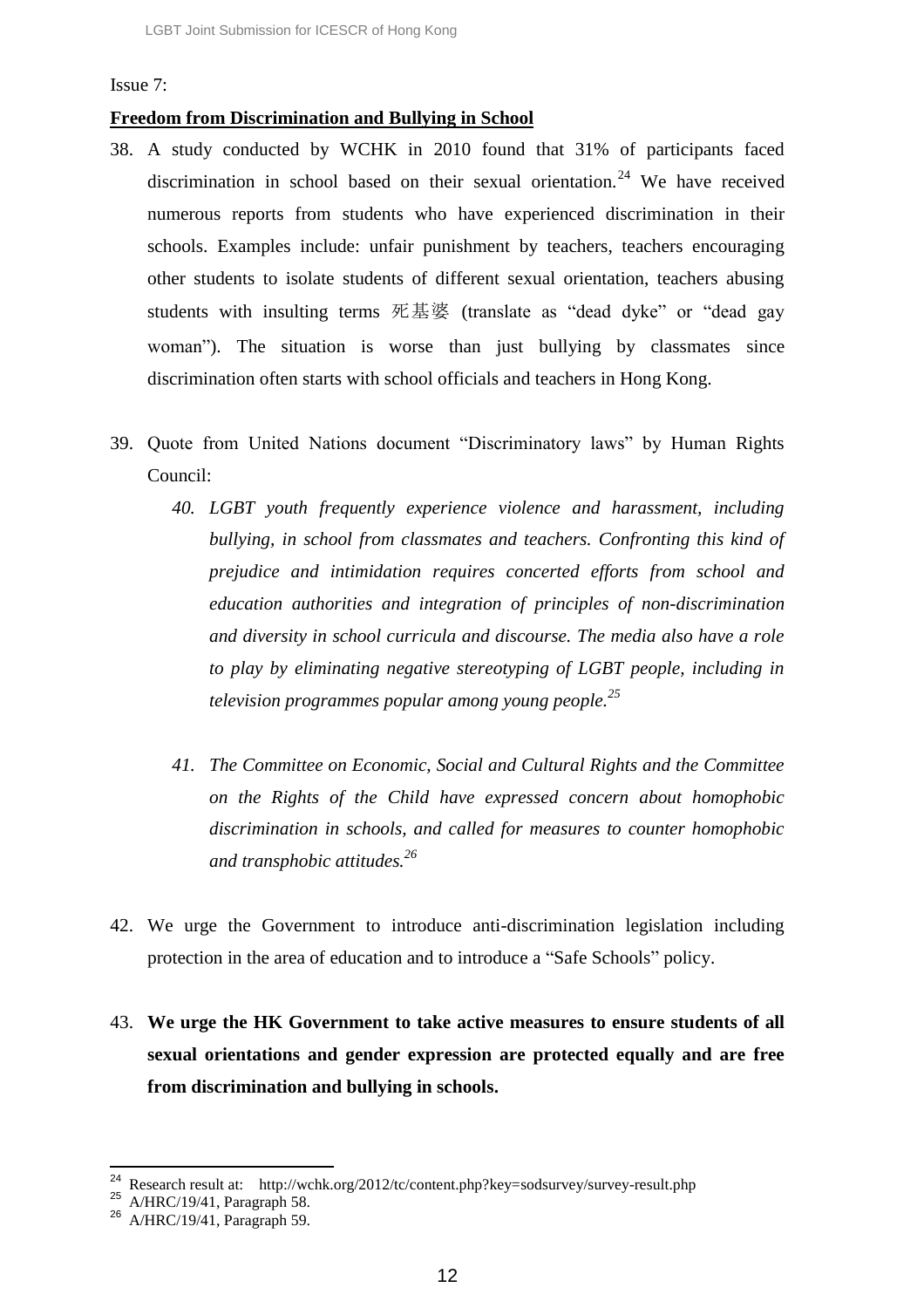# ARTICLE 12

Issue 8:

# **Equal Access and Treatment in the Public Health Care Services**

- 44. A study conducted by WCHK found that only 2.2% of respondents knew that lesbians have a higher risk of developing breast cancer and only 13.8% of respondents reported ever having had cervical cancer screening.<sup>27</sup> The low level of health care awareness among local lesbians and bisexual women may be related to the low level of awareness and sensitivity regarding sexual orientation in local public health care service. The HK Government lists "Woman Health" under "Family Health Service<sup>"28</sup> and lesbians are excluded from health promotions. There is at least one recorded case where a woman was refused cervical cancer screening service because she is a lesbian. The Government does not have any promotion for breast cancer prevention targeting lesbians and bisexual women.
- 45. In Hong Kong, there are many educational publications on Sexually Transmitted Infections. Some of them describe vaginal and penile gonorrhoea symptoms, but even in health guidelines targeting gay and bisexual men, no publication mentions rectal gonorrhoea symptoms. The health care system fails to promote awareness amongst gay and bisexual men of an increasingly serious infection.
- 46. Quoted from "Substantive Issues Arising in the Implementation of the International Covenant on Economic, Social and Cultural Rights, General Comment No. 14  $(2000)$ "
	- *47. The Committee interprets the right to health…as an inclusive right extending not only to timely and appropriate health care but also to the underlying determinants of health, such as…access to health-related education and information, including on sexual and reproductive health.<sup>29</sup>*
	- *48. Non-discrimination: health facilities, goods and services must be accessible to all, especially the most vulnerable or marginalized sections of the population, in law and in fact, without discrimination on any of the prohibited grounds.<sup>30</sup>*
	- *49. [T]he Covenant proscribes any discrimination in access to health care…on the grounds of…sexual orientation…which has the intention or effect of nullifying or impairing the equal enjoyment or exercise of the right to health.*

 $^{27}$  A cross-sectional Knowledge/Attitude/Practice study on health seeking behavior among lesbians/bisexuals in Hong Kong

<sup>28</sup> Family Health Service, Department of Health

http://www.fhs.gov.hk/english/main\_ser/woman\_health/woman\_health.html  $^{29}$  E/C.12/2000/4, Paragraph 11.

<sup>30</sup> E/C.12/2000/4, Paragraph 12(b).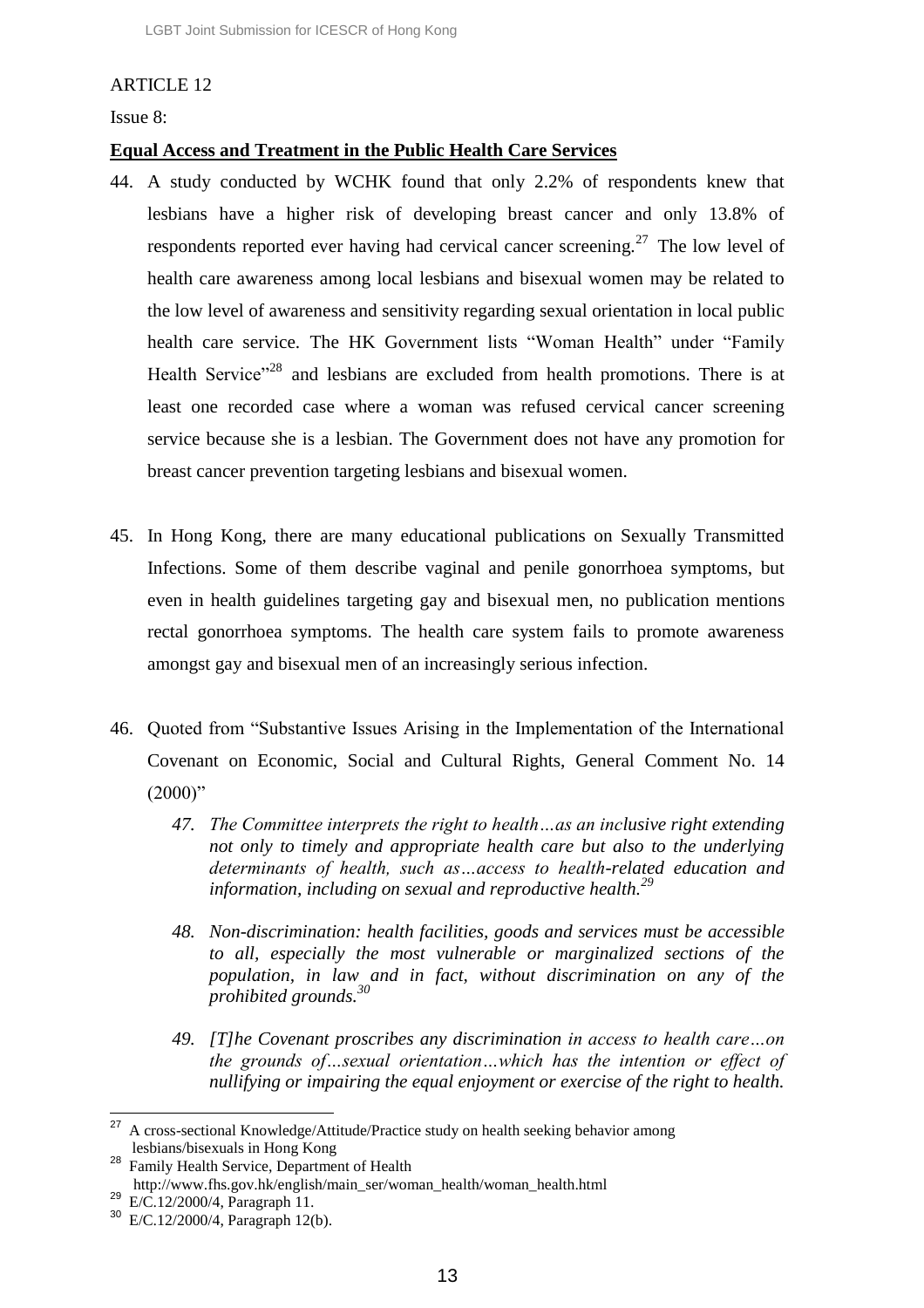*The Committee stresses that many measures, such as…adoption, modification or abrogation of legislation or the dissemination of information.<sup>31</sup>*

50. **We urge the Committee to ask the Hong Kong Government how it will ensure equal access and treatment for people of different sexual orientations in public health care services, and to increase the awareness of sexual orientation sensitivity in the public health care services.**

Issue 9:

### **Access of Transgender Persons to Sex-Reassignment Surgery**

- 51. From the 1980s until 2005, the Hong Kong Hospital Authority operated a Sex Clinic specifically for transgender people which offered comprehensive, integrated services including psychiatric evaluation, sex-reassignment surgery and legal support. Since the closure of the one-stop Sex Clinic in 2005, transgender persons with Gender Identity Disorder have had to go to general psychiatric clinics for consultation. There have been reports that practitioners at these clinics have told patients that they do not know how to do assessment for sex-reassignment surgery. The Hospital Authority (HA) said that it plans to reopen the Sex Clinic, a promise yet to be honoured.
- 52. The only surgeon who can perform sex reassignment surgery (SRS) in Hong Kong is retiring in about a year. There is great concern in the transgender community about the continuity of the availability of SRS services in Hong Kong, and the HA has not responded to inquiries on this issue including whether there is training being conducted for new surgeons.
- 53. Quoted from "Substantive Issues Arising in the Implementation of the International Covenant on Economic, Social and Cultural Rights, General Comment No. 14  $(2000)$ "
	- *54. The Committee recalls General Comment No. 3, paragraph 12, which states that even in times of severe resource constraints, the vulnerable members of society must be protected by the adoption of relatively low-cost targeted programmes. 32*
- 55. **We urge the Committee to ask the Hong Kong Government what concrete steps they are taking to ensure the continued availability of sex-reassignment surgery (SRS) and to reopen the specialised Sex Clinic.**

 $31$ E/C.12/2000/4, Paragraph 18.

<sup>32</sup> E/C.12/2000/4, Paragraph 18.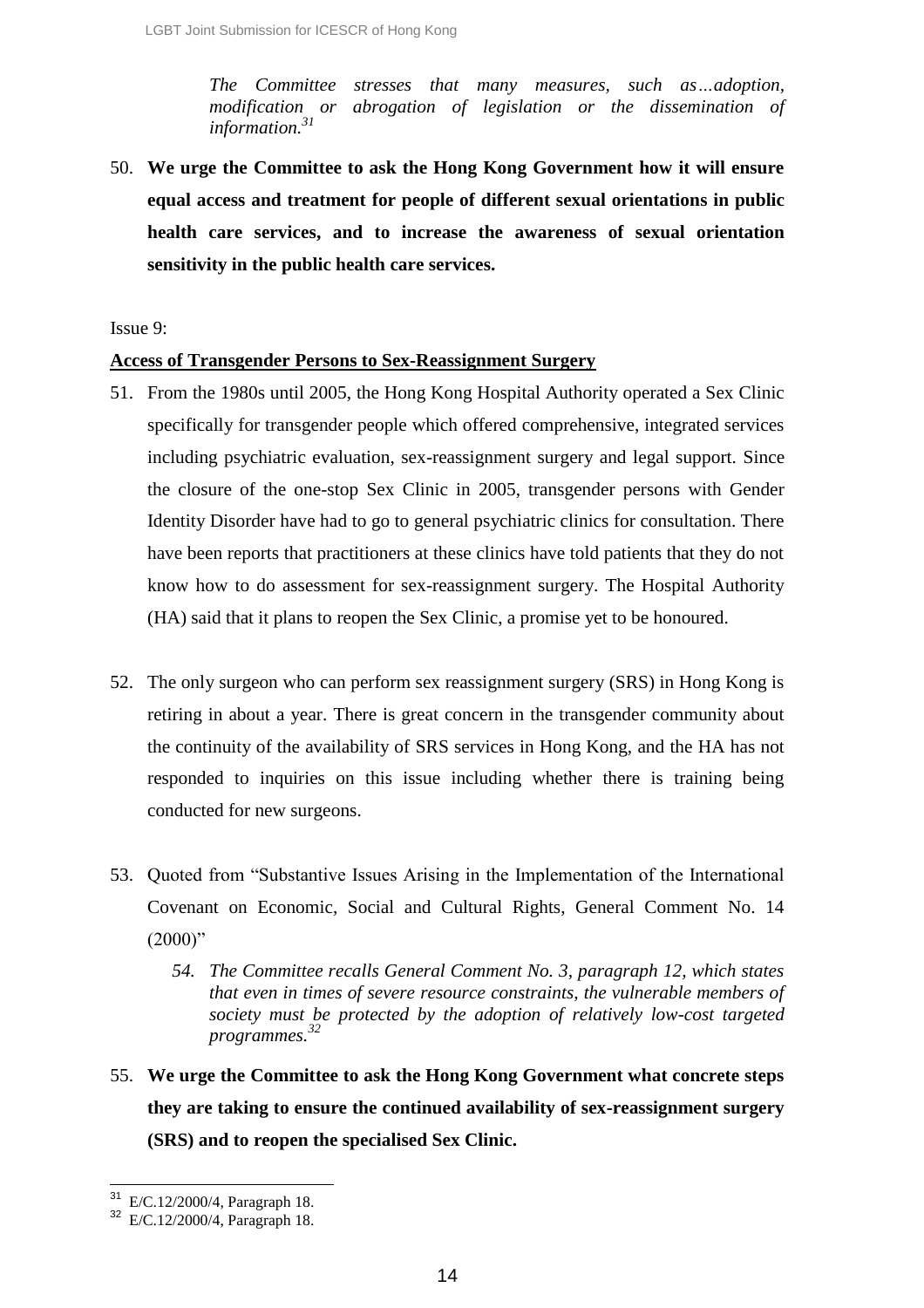#### Issue 10:

# **Mandatory Sterilization Surgeries for Transgender Persons to Change Legal Documents**

- 56. Transgender persons who identify as and desire to be recognised as another sex are forced to undergo unnecessary surgery. They are unable to change their recorded sex on government-issued identity documents, unless they undergo highly invasive, genital and sterilization surgeries<sup>33</sup>. Such preconditions are particularly harsh for female-to-male transgender persons, who would have to undergo surgery for penis construction for legal recognition. Without such recognition, transgender persons encounter numerous difficulties in their daily lives and are especially vulnerable to discrimination and harassment, for example, when employment, travelling abroad<sup>34</sup> or when being detained or imprisoned. Furthermore, transgender persons cannot apply for a new birth certificate with their new gender.
- 57. Quote from United Nations document "Gender recognition and related issues" by Human Rights Council: *<sup>35</sup>*
	- *58. Regulations in countries that recognize changes in gender often require, implicitly or explicitly, that applicants undergo sterilization surgery as a condition of recognition. Some States also require that those seeking legal recognition of a change in gender be unmarried, implying mandatory divorce in cases where the individual is married.*
	- *59. The Human Rights Committee has expressed concern regarding lack of arrangements for granting legal recognition of transgender people's identities. It has urged States to recognize the right of transgender persons to change their gender by permitting the issuance of new birth certificates and has noted with approval legislation facilitating legal recognition of a change of gender.*
- 60. **We urge the Government to enact gender recognition legislation that is comprehensive (extending beyond the right to marriage) and inclusive (removing prerequisites involving medical procedures) in recognising the preferred gender of transgender persons who identify as and desire to be accepted as another sex.**

<sup>&</sup>lt;sup>33</sup> Website of the Immigration Department, Retrieved from http://www.gov.hk/en/residents/immigration/idcard/hkic/faq\_hkic.htm Q.22 (i) for sex change from female to male: removal of the uterus and ovaries; and construction of some form of penis; (ii) for sex change from male to female: removal of the penis and testes; and construction of the vagina.

 $34$  A/HRC/19/41, Paragraph 71.

<sup>35</sup> A/HRC/19/41, Paragraph 72 & 73.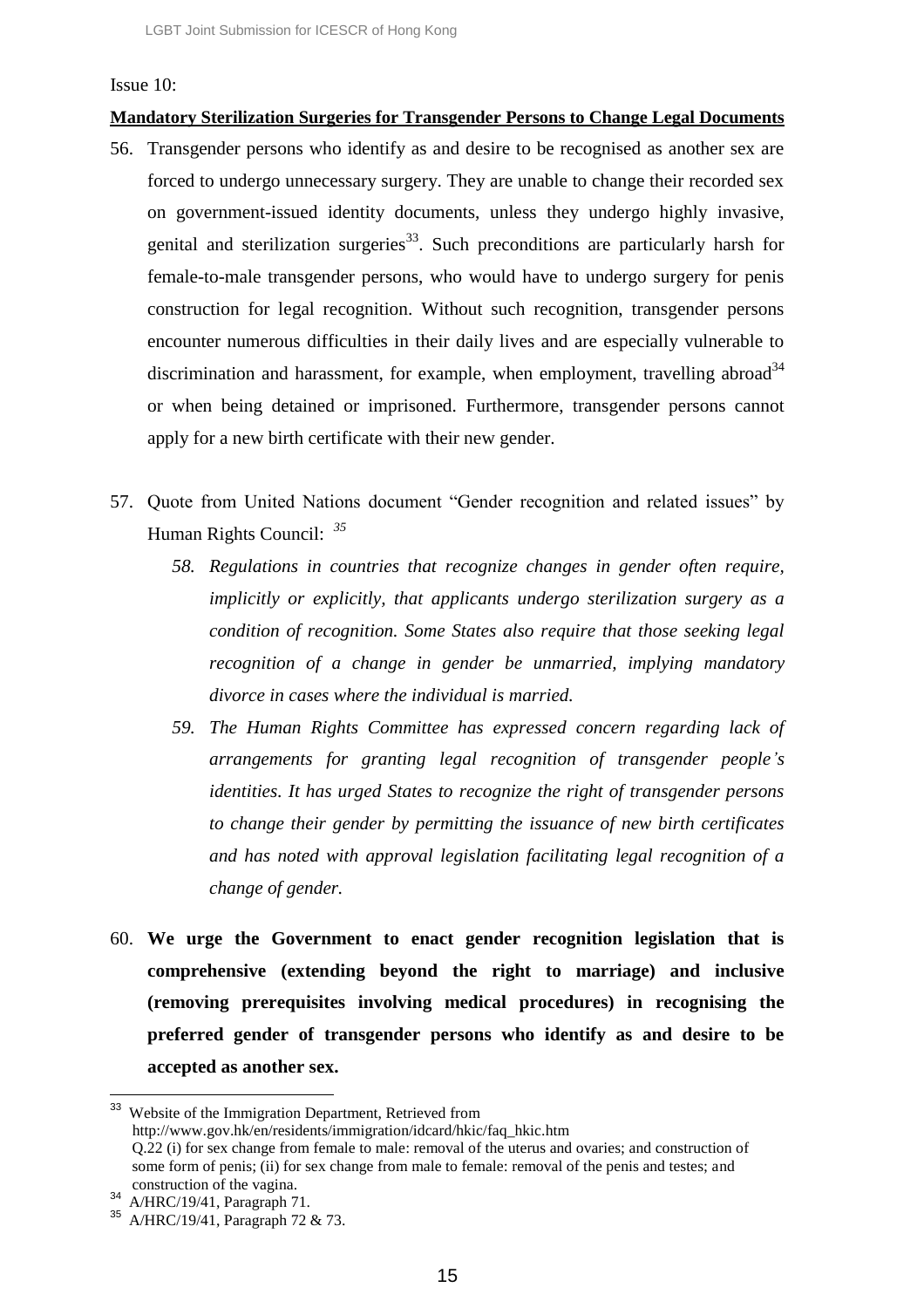# ARTICLE 15

Issue 11:

# **Prohibit Training by Hong Kong Government Promoting "Conversion Therapy"**

- 61. Quoted from "Report of the Special Rapporteur on the right of everyone to the enjoyment of the highest attainable standard of physical and mental health, Anand Grover":
	- *62. Attempts to "cure" those who engage in same-sex conduct are not only inappropriate, but have the potential to cause significant psychological distress and increase stigmatization of these vulnerable groups.<sup>36</sup>*
- 63. The Social Welfare Department (SWD) of the HKSAR organised a workshop named "Talk on Giving Guidance to Same Sex Attracted Youth" for social workers from the department and associated NGOs on curing homosexuality on  $17<sup>th</sup>$  June, 2011. Dr. Hong Kwai-wah, a registered psychiatrist notorious for his private practice of "conversion therapy" (i.e., attempting to change sexual orientation from homosexual to heterosexual), was invited by the Department to provide training the social workers in this workshop.<sup>37</sup> To this day, the SWD refuses to apologise to the community and refuses to promise that similar training will not be conducted by the department in the future.
- 64. In the children and sexual orientation session of the HK Government ICESCR third report, it stated that "The SWD also subvents NGOs to provide residential places attached to school for social development."<sup>38</sup> Children may be harmed by the "conversion therapy" recommended by SWD.
- 65. **We urge the Committee to ask why the Social Welfare Department refuses to adopt a policy which recognises that conversion therapy is harmful and inappropriate.**

l

<sup>36</sup> A/HRC/14/20, Paragraph 23.

<sup>&</sup>lt;sup>37</sup> For more information about the conversion therapy workshop organized by The Social Welfare Department (SWD) of the HKSAR: http://wigayleaks.rainbowactionhk.org

<sup>&</sup>lt;sup>38</sup> Third Report of the HKSAR, China, under the ICESCR, Paragraph 2.20 (Page 7) Available at: http://www.cmab.gov.hk/en/issues/prc\_3.htm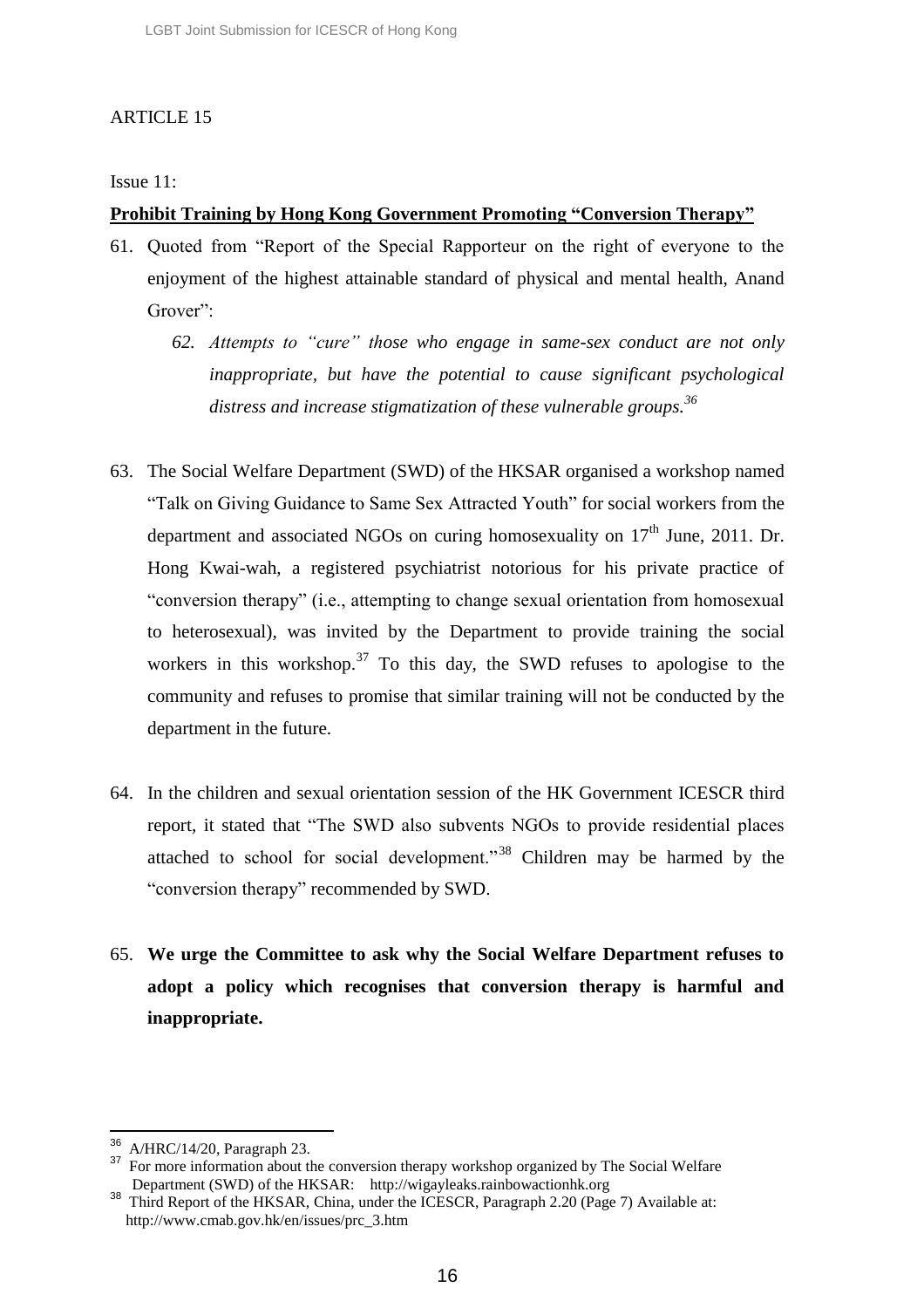#### Issue 12:

 $\overline{\phantom{a}}$ 

# **Discriminatory Use of Obscenity Laws against Cultural Expression by Sexual Minorities**

- 66. It is not true that Hong Kong has freedom of expression. Many magazines, movies and books from western countries for or about sexual minorities are considered obscene and are illegal to sell in Hong Kong. Examples of materials that have been found to be obscene or indecent include the poster for "Better than Chocolate" (a lesbian movie), Michelangelo's "David," and an article in the Student Press, Chinese University of Hong Kong.
- 67. The Hong Kong Government recently conducted its second round of public consultations for the "Review of the Control of Obscene and Indecent Articles Ordinance (COIAO)". In the review document, the Government is recommending a significant increase in penalties while leaving the definitions of "obscene" and "indecent" to the personal "standards of morality" of the adjudicators in the Obscene Articles Tribunal<sup>39</sup>. This will further limit freedom of expression of sexual minorities<sup>40</sup>.
- 68. **We urge the Committee to ask the Hong Kong Government what measure they are taking to ensure the Control of Obscene and Indecent Articles Ordinance (COIAO) is not used to discriminate against the cultural expression of sexual minorities.**

<sup>39</sup> *Review Control of Obscene and Indecent Articles Ordinance*, see http://www.coiao.gov.hk/en/faq.htm <sup>40</sup> Restriction of freedom of expression of sexual minorities was one of the areas of concern in the Report

of the UNHCHR on LGBT discrimination, A/HRC/19/41, Paragraph 62.